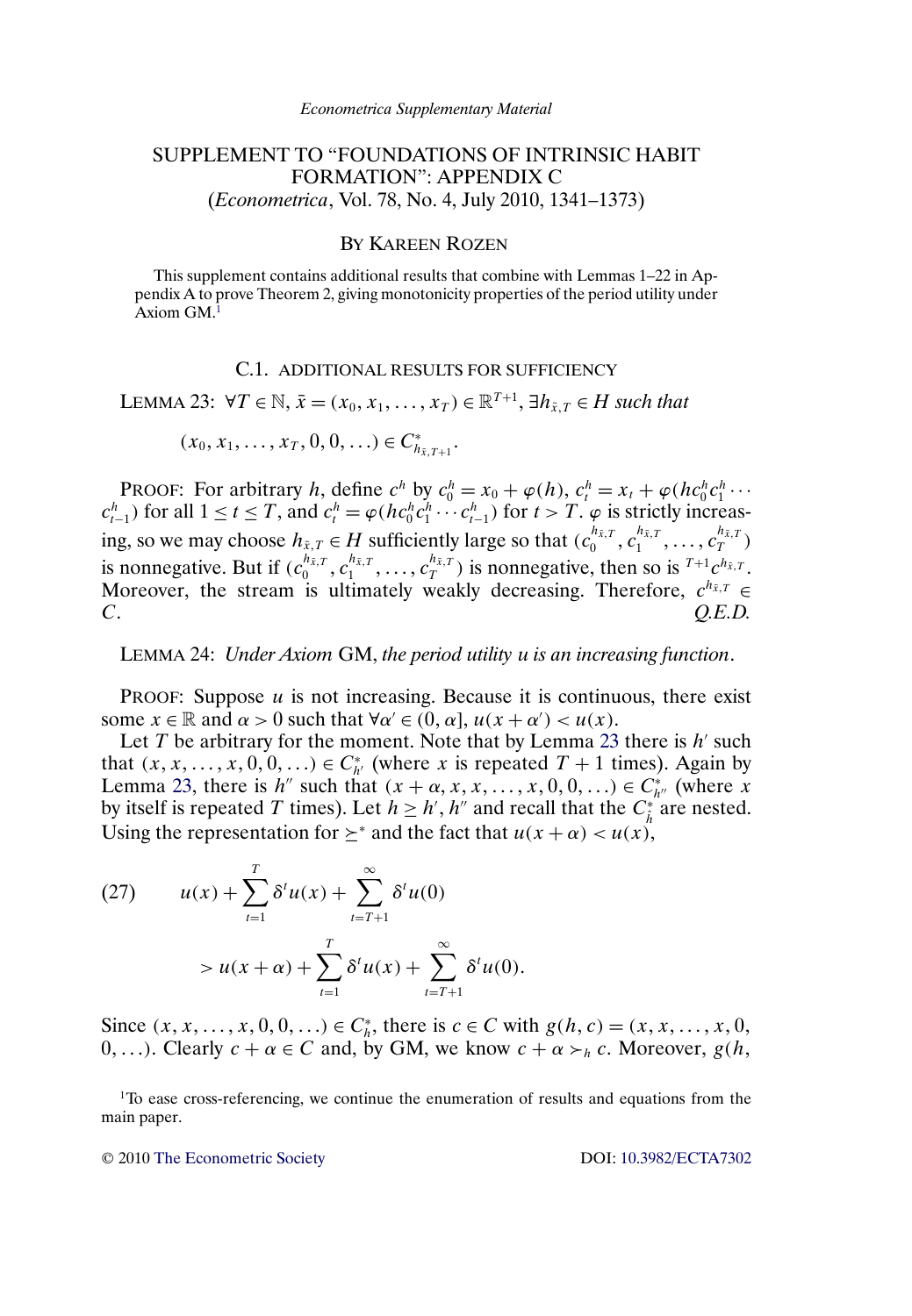$c + \alpha$ ) is

(28) 
$$
\left(x+\alpha, x+\alpha(1-\lambda_1), \ldots, \alpha\left(1-\sum_{k=1}^T \lambda_k\right), \alpha\left(1-\sum_{k=1}^{T+1} \lambda_k\right), \alpha\left(1-\sum_{k=1}^{T+2} \lambda_k\right), \ldots\right),
$$

where x appears  $T + 1$  times. Therefore, by the representation theorem for  $\geq^*$ ,

$$
(29) \qquad u(x+\alpha) + \sum_{t=1}^{T} \delta^{t} u\left(x + \alpha \left(1 - \sum_{k=1}^{t} \lambda_{k}\right)\right) \\
+ \sum_{t=T+1}^{\infty} \delta^{t} u\left(\alpha \left(1 - \sum_{k=1}^{t} \lambda_{k}\right)\right) \\
> \sum_{t=0}^{T} \delta^{t} u(x) + \sum_{t=T+1}^{\infty} \delta^{t} u(0).
$$

Combine the right-hand side of [\(27\)](#page-0-0) and the left-hand side of (29), and rearrange by subtracting the right-hand side of [\(27\)](#page-0-0). This obtains

$$
(30) \qquad \sum_{t=1}^{T} \delta^{t} \left[ u \left( x + \alpha \left( 1 - \sum_{k=1}^{t} \lambda_{k} \right) \right) - u(x) \right] \\ + \sum_{t=T+1}^{\infty} \delta^{t} \left[ u \left( \alpha \left( 1 - \sum_{k=1}^{t} \lambda_{k} \right) \right) - u(0) \right] \\ > u(x) - u(x + \alpha),
$$

which is strictly positive. Since each  $\lambda_k > 0$  and  $\sum_{k=1}^{\infty} \lambda_k \leq 1$ , we know that the value  $\alpha(1 - \sum_{k=1}^{t} \lambda_k) \in [0, \alpha)$  for every t and is, in fact, strictly positive as  $t < \infty$ . The assumption that u dips below  $u(x)$  just to the right of x implies that

$$
\sum_{t=1}^T \delta^t \left[ u \left( x + \alpha \left( 1 - \sum_{k=1}^t \lambda_k \right) \right) - u(x) \right] < 0.
$$

This sum decreases in T. By continuity, u is bounded on  $[0, \alpha]$ . Choose T large enough so that  $\sum_{t=T+1}^{\infty} \delta^{t} [u(\alpha(1-\sum_{k=1}^{t} \lambda_k)) - u(0)]$  is small enough to bring about the contradiction  $0 > 0$  from (30). This is possible because Lemma [23](#page-0-0) permits us to find  $h$  large enough so that the constructed streams are in C∗. *Q.E.D.*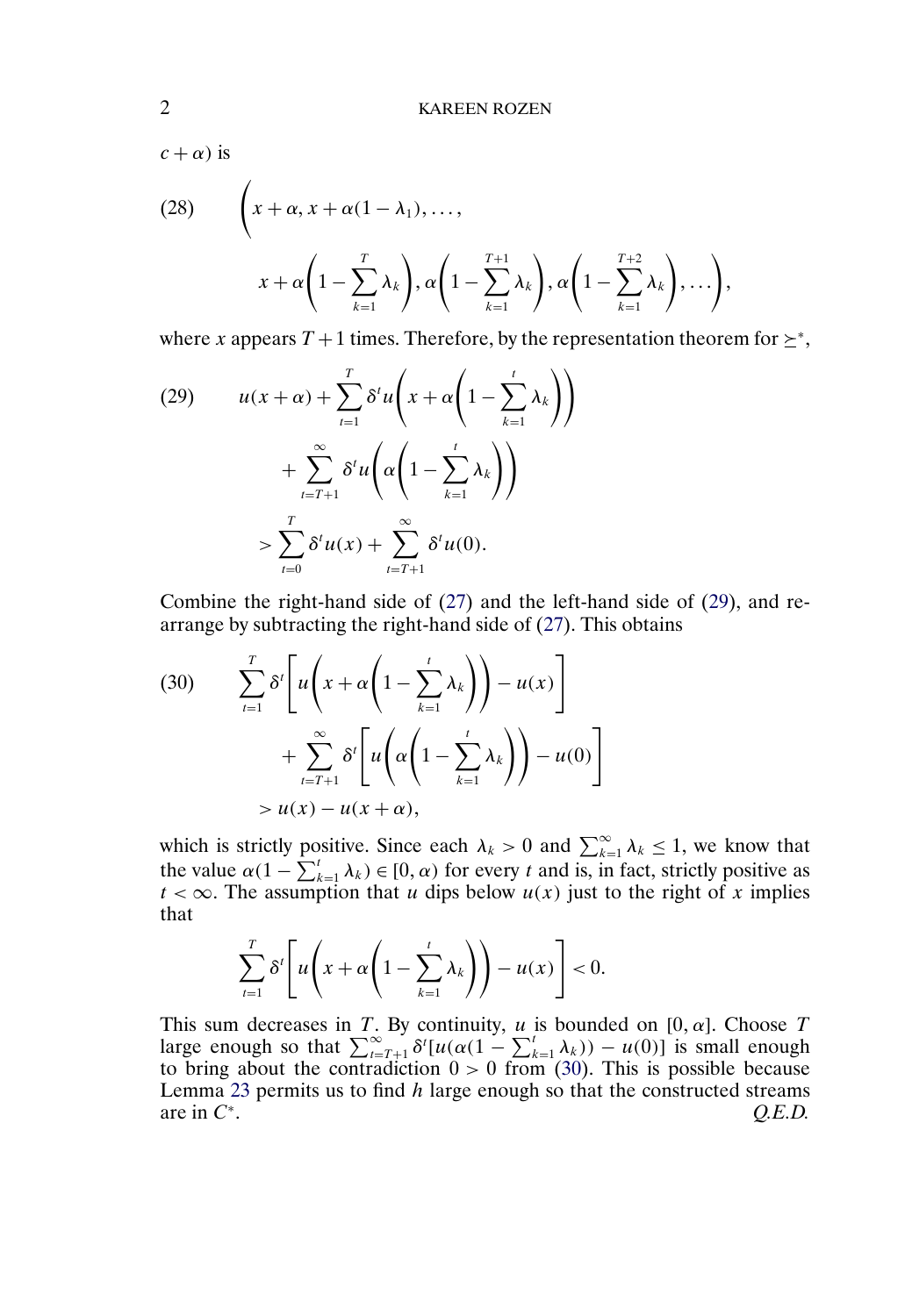LEMMA 25: *Assume Axiom* GM. If  $\sum_{k=1}^{\infty} \lambda_k < 1$ , *then*  $u(\cdot)$  *is strictly increasing on*  $(0, \infty)$ , *and if*  $\sum_{k=1}^{\infty} \lambda_k = 1$ , *then there is a with*  $0 < a \leq \infty$  *such that*  $u(\cdot)$  *is strictly increasing either on*  $(-a, \infty)$  *or on*  $(-\infty, a)$ *.* 

PROOF: By Lemma [24](#page-0-0) we know that  $u(\cdot)$ , is an increasing function. To prove it is strictly increasing on the relevant ranges, we will consider the two cases separately.

*Case* (i)— $\sum_{k=1}^{\infty} \lambda_k = 1$ . First we will show that  $u(\cdot)$  is strictly increasing in some interval around 0. To complete the proof, we will show that there cannot exist  $x > 0 > y$  such that  $u(\cdot)$  does not increase strictly at both x and y. To see the first point, take any  $q > 0$  and let  $h = (..., q, q)$  and  $c = (q, q, ...).$ Then  $g(h, c) = (0, 0, ...)$  and for small  $\alpha$ , both  $c + \alpha >_h c$  and  $c >_h c - \alpha$  by Axiom GM. Using the representation for  $\succeq^*$ , we get

$$
\sum_{t=0}^{\infty} \delta^t u \left( \alpha \left( 1 - \sum_{k=1}^t \lambda_k \right) \right) > \sum_{t=0}^{\infty} \delta^t u(0) > \sum_{t=0}^{\infty} \delta^t u \left( -\alpha \left( 1 - \sum_{k=1}^t \lambda_k \right) \right).
$$

By monotonicity of  $u(\cdot)$ , it must be that  $u(\cdot)$ , increases strictly in a neighborhood of 0. For the second point, suppose by contradiction that there exist  $x > 0 > y$  such that  $u(\cdot)$  does not increase strictly at both x and y. By continuity and monotonicity of  $u(\cdot)$  there is  $\alpha > 0$  such that  $u(\cdot)$  is constant on  $(x, x + \alpha)$  and on  $(y, y + \alpha)$ . Without loss of generality suppose that x, y are rational (else take some rational x, y inside the interval). Since  $x, y$  are rational there exist m, n such that  $mx = -ny$ . Let  $c^* = (x^m, y^n, x^m, y^n, ...)$  (i.e., x is repeated  $m$  times, then  $y$  is repeated  $n$  times, etc.). Because the compensating streams are constant, we may use the characterization (25) in Lemma 21 to find  $h \in H$  large enough so that there is  $c \in C$  satisfying  $g(h, c) = c^*$ . Observe by GM that  $c + \alpha/2 > h$ , a contradiction to the assumption that  $u(\cdot)$  is constant on  $(x, x + \alpha)$  and  $(y, y + \alpha)$ .

*Case* (ii) —  $\sum_{k=1}^{\infty} \lambda_k < 1$ . In this case, for any  $q \in Q$ , if we set  $h = (..., q, q)$ and  $c = (q, q, \ldots)$ , then

$$
g(h,q) = \left(q\left[1-\sum_{k=1}^{\infty}\lambda_k\right], q\left[1-\sum_{k=1}^{\infty}\lambda_k\right], \ldots\right).
$$

As q is arbitrary, for any  $x \ge 0$ ,  $(x, x, x, ...) \in C^*$ . Suppose to the contrary that  $u(\cdot)$  is not increasing from the right at x. Since  $u(\cdot)$  is continuous and weakly increasing, this implies that there exists some  $\beta^+ > 0$  such that for every  $0 < \beta \le \beta^+, u(x + \beta) = u(x)$ . Take h, c such that  $g(h, c) = (x, x, x, ...)$ . By GM,  $c + \beta >_h c$ . Then the representation says that

$$
\sum_{t=0}^{\infty} \delta^t u\left(x+\beta\left(1-\sum_{k=1}^t \lambda_k\right)\right) > \sum_{t=0}^{\infty} \delta^t u(x).
$$